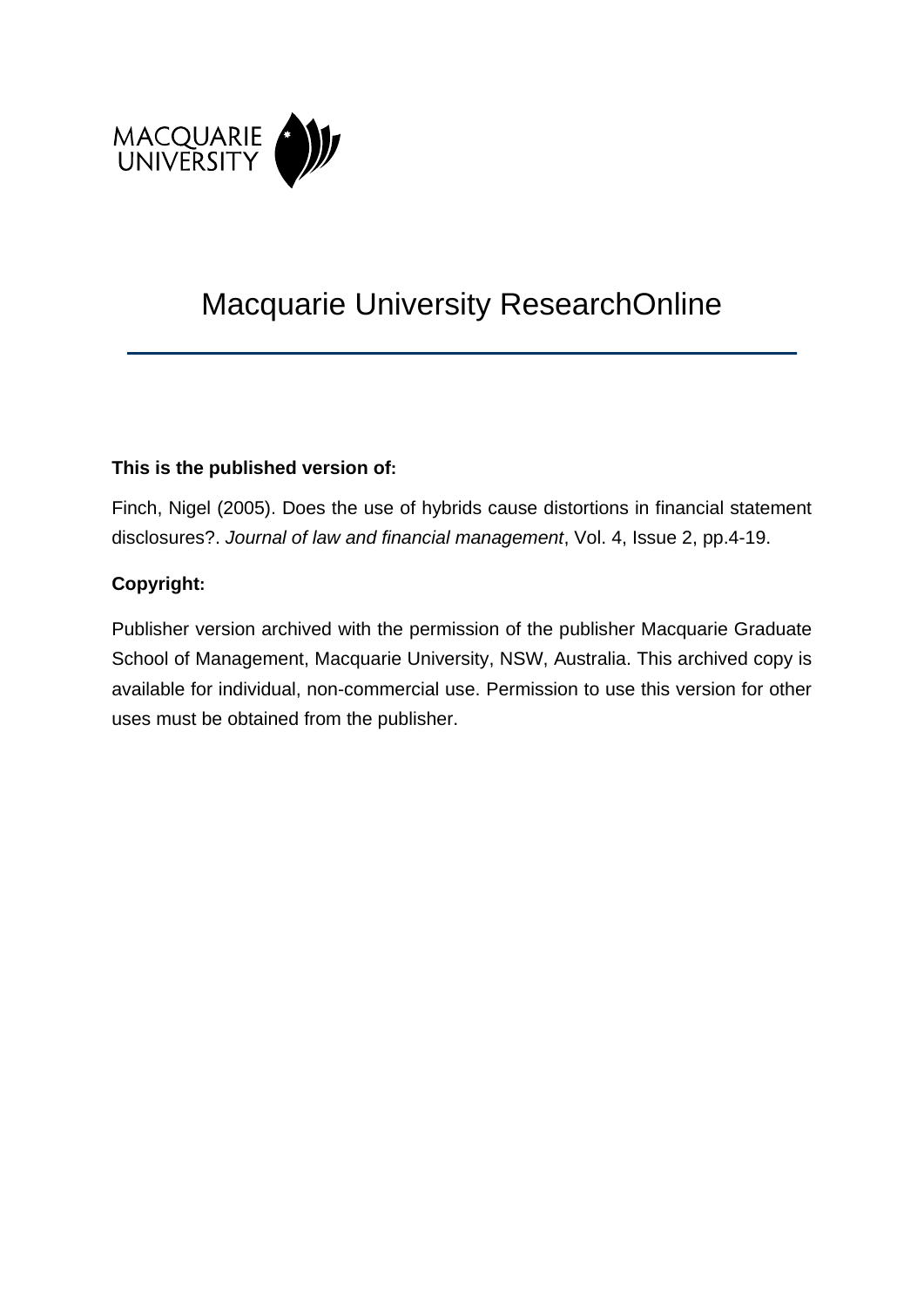# **Does the Use of Hybrids Cause Financial Statement Disclosure Distortions?**

By Nigel Finch Lecturer in Management, Macquarie Graduate School of Management

#### **Abstract**

*This paper reports on a study of a sample of hybrid securities issued by large Australian listed corporations between 2002 and 2004. The paper focuses on the key financial reporting impacts of this sample. From a balance sheet perspective these include the frequency with which the securities were classified as equity and the resulting impact on leverage ratios and other traditional risk measures. The impact of these securities on reported earnings and key financial performance metrics is also discussed. Policy implications are drawn from the findings by way of conclusion.*

#### **Key Words:**

*Hybrid Securities, Financial Reporting, Creative Accounting*

#### **1. Introduction**

In the wake of a global epidemic of revelations of corporate misbehaviour in the beginning years of this decade came a resurgence in interest in and attentiveness towards the objective of improving corporate governance (Carlin & Ford, 2004). A major element of that wave of consciousness was manifested in a heightened focus on the need for improvements in the transparency, consistency, comparability and decision usefulness of corporate financial reports. Failures on one or more of these dimensions more often than not lay at the heart of high profile corporate scandals and collapses such as those epitomised by Enron, WorldCom, Global Crossing<sup>1</sup>, HIH<sup>2</sup> and Parmalat<sup>3</sup>.

From the time the global wave of governance crises reached its tumult until the present, the Australian market for hybrid financial instruments has burgeoned in size. According to estimates compiled by the Reserve Bank of Australia, the value of outstanding hybrid financial instruments more than doubled between 2001 and 2004, while hybrid issuance as a proportion of non intermediated corporate debt issuance more than tripled over the same period<sup>4</sup>. Yet there are persistent questions as to the legitimacy of hybrid financial instruments, some commentators suggesting that their entire existence rests upon a foundation of regulatory arbitrage and that in consequence they are to be seen as another example of a classic financial reporting mirage. At first glance they appear equity like, but closer inspection reveals a lineage far more dominated by the hallmarks of debt<sup>5</sup> (Williams, 2005).

Such views are not without foundation. The mandatory requirement for adoption of international accounting standards by listedAustralian companieswith reporting periods beginning on or after 1 January 2005 has already caused shockwaves. The key reason for this is that IAS 32<sup>6</sup> has shifted the basis for classification of financial instruments as falling into the categories of debt or equity by requiring that this task be dominated by considerations related to the economic substance, not the legal form, or the instrument. The thin veneer sufficient

to imbue instruments with an equity-like character under the previous regulatory regime appears unlikely to suffice in a changed reporting environment and in consequence corporate Australia has responded with a raft of pre-emptive buybacks<sup>7</sup>, covenant modifications for pre-existing instruments<sup>8</sup> and continued innovation<sup>9</sup> in the design and packaging of new security offerings.

This tension between the objectives of greater transparency and accuracy in financial reporting and the regulatory arbitrage laced current which underpins the existence of hybrid securities provides an interesting backdrop for empirical research, of which surprisingly little has been undertaken in the Australian context, though some influential research relating to hybrids has been published internationally (e.g; Hopkins, 1996; Engel et al, 1999; Laurent, 2000.) Consequently, a key motivation of this paper is to provide evidence and analysis to fill that gap. In particular, this paper demonstrates the potentially distorting impacts of the use of hybrid securities as an element of firm capital structure under both historical and forward looking financial reporting regimes.

It is argued that despite the advances in the quality of the financial reporting architecture associated with Australia's adoption of international financial reporting standards, the risks of these distortions remain essentially undiminished. As a result, further development of the reporting framework is argued to be necessary if the goal of greater transparency and accuracy in financial reporting is to be achieved. In supporting these arguments, the paper proceeds as follows.

Section 2 provides background context by describing nature and size of the Australian market for hybrid securities. Section 3 sets out details of the methodology we employed to measure the impact of hybrids on key measures of financial performance and risk for the sample of companies we studied. We set out our results in Section 4, while in Section 5 we briefly outline our conclusions and some suggestions for future research.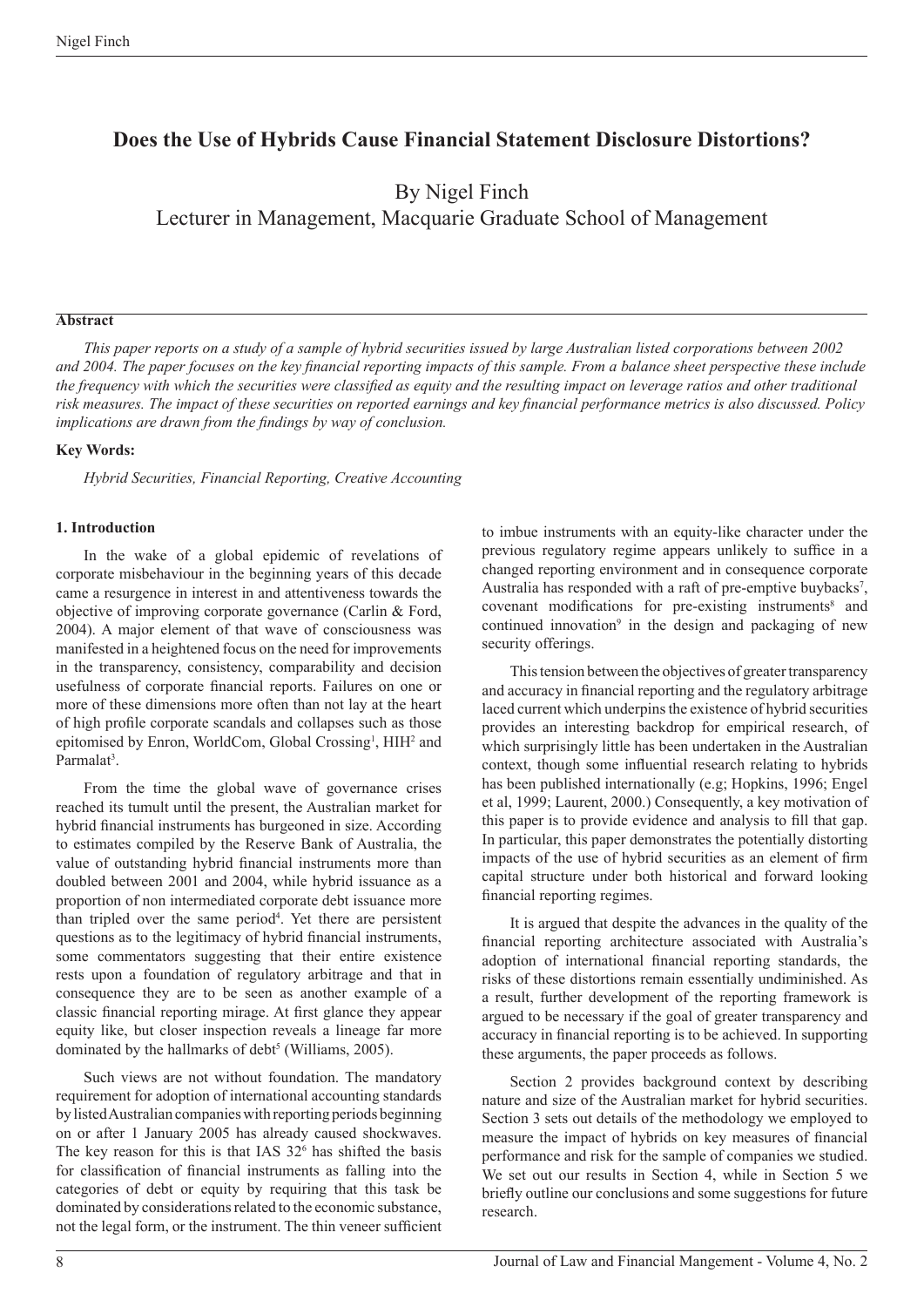| <b>Year of Issuance</b> | <b>Domestic Market</b> | <b>Offshore Market</b> | <b>Total Market</b> |
|-------------------------|------------------------|------------------------|---------------------|
| 1998                    | 1.461                  | 2.203                  | 3.664               |
| 1999                    | 6.963                  | 0.490                  | 7.453               |
| 2000                    | 1.200                  | 1.002                  | 2.202               |
| 2001                    | 3.328                  | 2.112                  | 5.440               |
| 2002                    | 5.004                  | 0.787                  | 5.792               |
| 2003                    | 4.539                  | 5.345                  | 9.884               |
| 2004                    | 4.362                  | 2.993                  | 7.355               |
| 2005                    | 1.660                  | 1.640                  | 3.300               |
| <b>TOTAL</b>            | 28.518                 | 16.571                 | 45.089              |

**Table 1: Gross Issuance in Australia by Market Type (\$b)**

Source: Reserve Bank of Australia (2005 data to May 2005 only).

#### **2. The Australian Hybrids Market**

Even as recently as the late 1990s bank lending dominated corporate debt raising in Australia. The Reserve Bank of Australia estimates that as at June 1999, only 18% of total corporate debt raising was non intermediated, with hybrids comprising a paltry 1% of total debt raised<sup>10</sup>. By June 2004, Australian debt capital markets had changed significantly, with 40% of debt raised in non intermediated form. By this time, hybrid issuance represented 7% of total debt raisings in Australia (RBA, 2005a, p. 54).

Thus not only had Australian corporations increasingly moved towards the creation and issue of their own debt securities rather than relying on traditional bank loan products, the type of instruments used by these organisations to facilitate the raising of capital had also substantially altered. Hybrids in particular, became far more popular than they had been even a short period earlier. This rise in popularity is captured in the data set out in Table 1, which sets out the gross value of hybrid issuance of hybrids by Australian corporations in both domestic and offshore capital markets between 1998 and 2005.

Although the domestic market has been the principal destination for hybrid capital raisings by Australian corporations, the data also reveals a strong capacity on the part of Australian corporations to raise capital by issuing hybrid securities into offshore capital markets. Further, as the data in Table 2 demonstrates, both financial and non financial issuers have actively participated in hybrid issuance, with non financial corporations playing an increasingly important role in more recent years as Australian financial institutions reached their Tier 1 capital limits for hybrid securities after several years of substantial issuance activity (RBA, 2005b, p.55)

The Australian market for hybrid securities has also been characterised by rapid innovation in instrument design. This echoes experience with hybrid securities in international contexts (Smithson et al, 1993). In the Australian context, a number of factors combine to explain innovation. First, hybrid securities have been targeted far more to a retail investor audience than traditional corporate bond offerings. This has biased the design of many instruments towards the provision of higher yields<sup>+</sup> than those available on alternative asset classes, or on access to streams of tax credits not normally associated with distributions paid on traditional debt instruments (Moody's, 2001, p. 5).

*<sup>+</sup>*One indication of this is evident in the Reserve Bank of Australia's recent estimate that hybrid securities typically cost their issuers between  $70 - 100$  basis points more than equivalently rated traditional debt instruments (RBA, 2005a, p. 58).

Changes to financial reporting requirements have also been a strong driver of variations in instrument design. The data set out in Table 3 shows clear patterns associated with this phenomenon. It is particularly noteworthy for example, that

| <b>Year of Issuance</b> | Financial | Non-financial | <b>Total Issuers</b> |
|-------------------------|-----------|---------------|----------------------|
| 1998                    | 2.444     | 1.220         | 3.664                |
| 1999                    | 5.295     | 2.158         | 7.453                |
| <b>2000</b>             | 0.295     | 1.907         | 2.202                |
| 2001                    | 1.035     | 4.405         | 5.440                |
| 2002                    | 3.464     | 2.327         | 5.792                |
| 2003                    | 6.470     | 3.414         | 9.884                |
| 2004                    | 4.489     | 2.866         | 7.355                |
| 2005                    | 1.375     | 1.925         | 3.300                |
| <b>TOTAL</b>            | 24.867    | 20.222        | 45.089               |

**Table 2: Gross Issuance in Australia by Issuer Type (\$b)**

Source: Reserve Bank of Australia (2005 data to May 2005 only).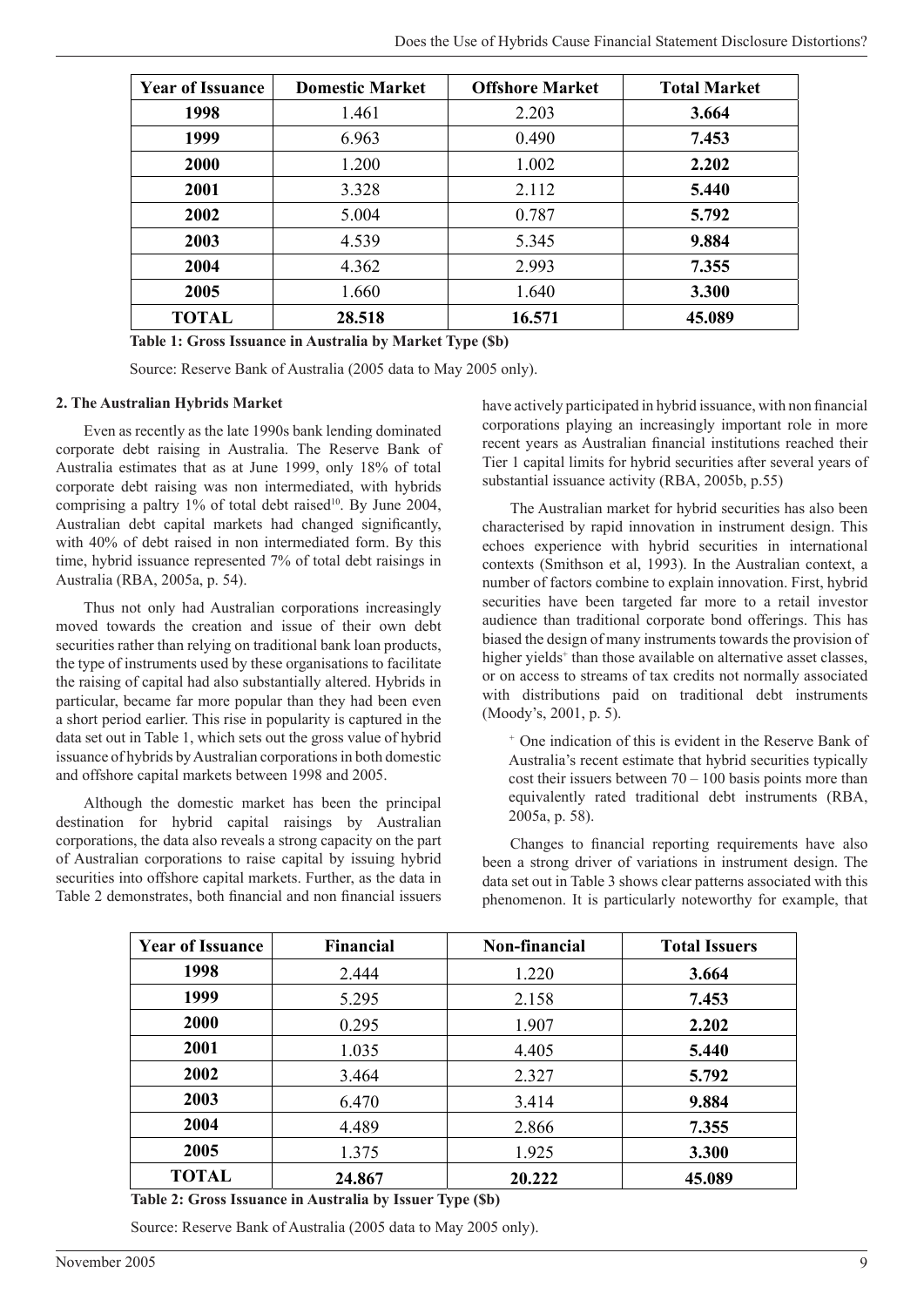| of Issuance<br>Year | Security<br>Income       | Share<br>Convertible<br>Preference | <b>Convertible Note</b> | <b>Reset Convertible</b><br><b>Share</b><br>Preference | Convertible<br>Reset<br><b>Notes</b> | Step-up<br>share<br>preference<br>Perpetual | <b>Other</b> | (\$ Billion)<br>Total |
|---------------------|--------------------------|------------------------------------|-------------------------|--------------------------------------------------------|--------------------------------------|---------------------------------------------|--------------|-----------------------|
| 1998                | 0.261                    | 0.455                              | 2.185                   |                                                        |                                      | 0.075                                       | 0.688        | 3.664                 |
| 1999                | 5.640                    | 0.726                              | 0.586                   | 0.490                                                  |                                      |                                             | 0.011        | 7.453                 |
| 2000                |                          | 0.440                              | 1.012                   | 0.740                                                  |                                      |                                             | 0.010        | 2.202                 |
| 2001                | 0.065                    | 0.315                              | 0.978                   | 2.070                                                  | 0.400                                |                                             | 1.612        | 5.440                 |
| 2002                |                          | 0.016                              | 0.718                   | 4.060                                                  | 0.210                                |                                             | 0.787        | 5.792                 |
| 2003                | $\overline{\phantom{a}}$ | 0.029                              | 0.950                   | 4.394                                                  | 1.540                                | 2.970                                       |              | 9.884                 |
| 2004                |                          |                                    | 0.115                   | 0.956                                                  | 0.851                                | 3.957                                       | 1.476        | 7.355                 |
| 2005                |                          |                                    |                         | 0.110                                                  |                                      | 2.425                                       | 0.765        | 3.300                 |
| <b>TOTAL</b>        | 5.966                    | 1.981                              | 6.544                   | 12.821                                                 | 3.001                                | 9.427                                       | 5.350        | 45.089                |

**Table 3: Gross Issuance in Australia by Security Type (\$b)**

Source: Reserve Bank of Australia (2005 data to May 2005 only).

over recent periods, the single most dominant form of hybrid security issued by Australian corporations falls into a category known as perpetual step up preference shares, while issuance activity of more traditional hybrid forms such as income securities has ceased altogether. As discussed below, step up securities have been designed to satisfy the requirements for classification as equity under international accounting standards, something not possible in relation to traditional income securities given their particular design features.

The degree of security design innovation inherent in the Australian hybrid security market has resulted in considerable fragmentation. Many issues are small in terms of absolute dollars raised and are often unrated. Compared to vanilla debt security offerings they are complex, yet ironically have been most often pitched at a retail investor base which may not fully appreciate the magnitude and nature of risks associated with exposure to them. (Smith, 2003).

Despite the high degree of variation in instrument design

which we have noted characterises the Australian market for hybrid instruments, it is possible to capture the broad parameters of the most important sub-classes of securities which exist within the marketplace. As the data in Table 3 makes clear, the three most significant of these subclasses are hybrids which can be generally described as income securities, reset convertible preference shares and, more recently, perpetual step up preference shares. The essential features of these security sub-classes are summarised in Table 4.

While income securities dominated the Australian market for hybrid securities in the late 1990s, by far the most common form of hybrid found in this jurisdiction at present is the reset convertible instrument. Both are highly vulnerable to reclassification as debt under IFRS, the former because they are essentially indistinguishable from subordinated debt $11$  and the latter because reset convertibles typically gave investors the right to convert their securities into a variable number of ordinary shares on defined dates or in response to certain defined events<sup>12</sup>.

| <b>Type</b>                  | <b>Key Features</b>                              |
|------------------------------|--------------------------------------------------|
| Income securities            | Perpetual securities with regular interest or    |
|                              | coupon payments. They are only redeemable at     |
|                              | the option of the issuer.                        |
| Perpetual step-up securities | Similar to income securities, except that the    |
|                              | interest payment on the security increases if    |
|                              | the issuer does not redeem the security on a     |
|                              | certain date.                                    |
| Reset convertible preference | The issuer has the option to change the terms    |
| shares/notes                 | or redeem the securities on a predetermined      |
|                              | date. The investor has the option to accept the  |
|                              | new terms of the security, or to request an      |
|                              | exchange. If an exchange is requested, the       |
|                              | issuer decides whether it is for ordinary shares |
|                              | or cash.                                         |

**Table 4: Features of Key Hybrid Security Sub Classes Issued in Australia**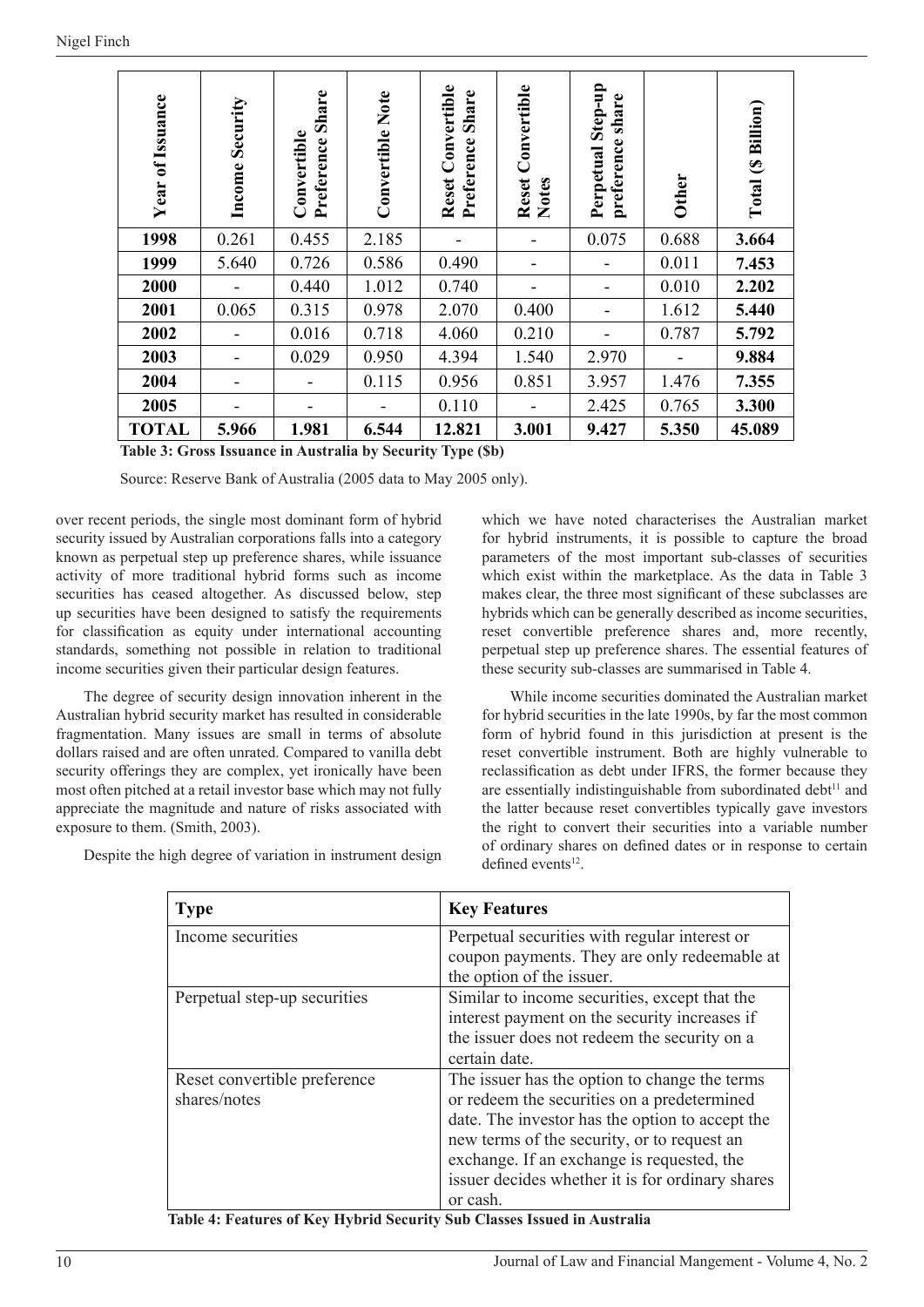Perpetual step up securities have become the most significant form of hybrid issued in Australia since the Australian Accounting Standards Board announced pending Australian Accounting Standard 13214, pursuant to which most pre-existing forms of hybrid securities would be vulnerable to reclassification from equity to debt for financial reporting purposes. Their popularity is not coincidental, but rather, is based upon the fact that step up securities issued since December 2003 have been designed specifically to avoid being classified as debt for financial reporting purposes. They therefore represent a continuation of the tendency of issuers to design hybrid instruments with a view to achieving regulatory arbitrage – classification as equity while not far beneath the surface lie many of the characteristics of debt.

Thus, far from destroying the inertia of the Australian market for hybrid securities, the introduction of IFRS<sup>15</sup> has merely stimulated further design innovation and greater instrument design complexity<sup>16</sup>. Hybrid issuance continues apace, but it is not at all clear that the objectives of greater transparency and accuracy will in fact be engendered by the arrival of a new set of financial reporting rules from 2005 onwards. Thus, IFRS or not, an investigation of the potential impact of hybrids on the quality and accuracy of financial disclosures appears warranted. Section 3 below describes our methodology for investigating the nature and magnitude of the problem.

#### **3. Measuring the Impact of Hybrids**

A central contention of this paper is that the regulatory arbitrage upon which the construction of hybrid securities is foundedresultsinthesystemicmistreatmentoftheseinstruments as equity for financial reporting purposes. It is in turn posited that this has the potential distort reported financial aggregates such that common measures of financial performance and risk calculated on the basis of those aggregates fail to convey an appropriate image of the underlying organic financial reality of the reporting entity.

Testing these propositions requires the implementation of a two stage methodology. The first component of this methodology goes to acquiring evidence relating to the first contention, that those organisations which use hybrids as an element of their capital structure systemically misclassify

them as equity when categorisation as debt would represent a more appropriate treatment.

The second component relates to acquisition of evidence of the distorting impact (if any) resulting from any detected misclassification. Jointly, this body of evidence provides a composite picture of the impact of the use of hybrid securities by Australian corporations, and by extension, the likely impact in other jurisdictions with similar regulatory structures<sup>17</sup>.

We test our first contention by applying a debt/equity characteristics matrix technique against a sample of hybrid securities currently outstanding in Australian capital markets. Specifically, our sample includes all companies which fell within the top 100 Australian corporations ranked by market capitalisation which issued or had outstanding hybrid securities in any of 2002 through 2004.

In order to determine the appropriate classification of each security we examine, we compare its essential characteristics against a six point debt/equity characteristic matrix, and determine, on balance, whether the inherent characteristics of the instrument suggest that the instrument lies closer to "pure debt" or "pure equity".

In undertaking this analysis,we classify pure debt as having the following characteristics. First, it enjoys contractually defined cashflows. Second, debt enjoys priority claims to the cashflows of the debtor entity while that entity remains a going concern, and to distributions flowing from disposal of assets in the case of liquidation. Finally, pure debt instruments are structured to have a finite, known maturity.

By way of contrast, pure equity instruments do not enjoy contractually defined cashflows, have only residual claims to cashflows (both while the business remains a going concern and in the context of liquidation) and have an indefinite maturity<sup>18</sup>.

Our review of hybrid securities issued by the sample of firms we studied using this classification methodology suggested a high degree of financial statement misclassification on the part of hybrid issuers. Our findings on this matter are set out in Table 5. The data suggests that whereas a substance over form approach to the classification of the instruments we studied would almost invariably have led to their classification

| <b>HYBRID CLASSIFICATION</b>                | 2002     | 2003     | 2004   |
|---------------------------------------------|----------|----------|--------|
| Number of hybrids outstanding               | 19       | 24       | 28     |
| Number correctly classified                 | 2        | 2        | 2      |
| Number incorrectly classified               | 17       | 22       | 26     |
| Number correctly classified (%)             | $10.5\%$ | 8.3%     | 7.1%   |
| Number incorrectly classified (%)           | 89.5%    | 91.7%    | 92.9%  |
| Hybrid value correctly classified (\$m)     | 1,258    | 1,255    | 465    |
| Hybrid value incorrectly classified (\$m)   | 8,094    | 11,130   | 17,842 |
| Hybrid value correctly classified $(\% )$   | 13.5%    | $10.1\%$ | 2.5%   |
| Hybrid value incorrectly classified $(\% )$ | 86.5%    | 89.9%    | 97.5%  |
|                                             |          |          |        |

**Table 5: Hybrid Classification 2002 to 2004**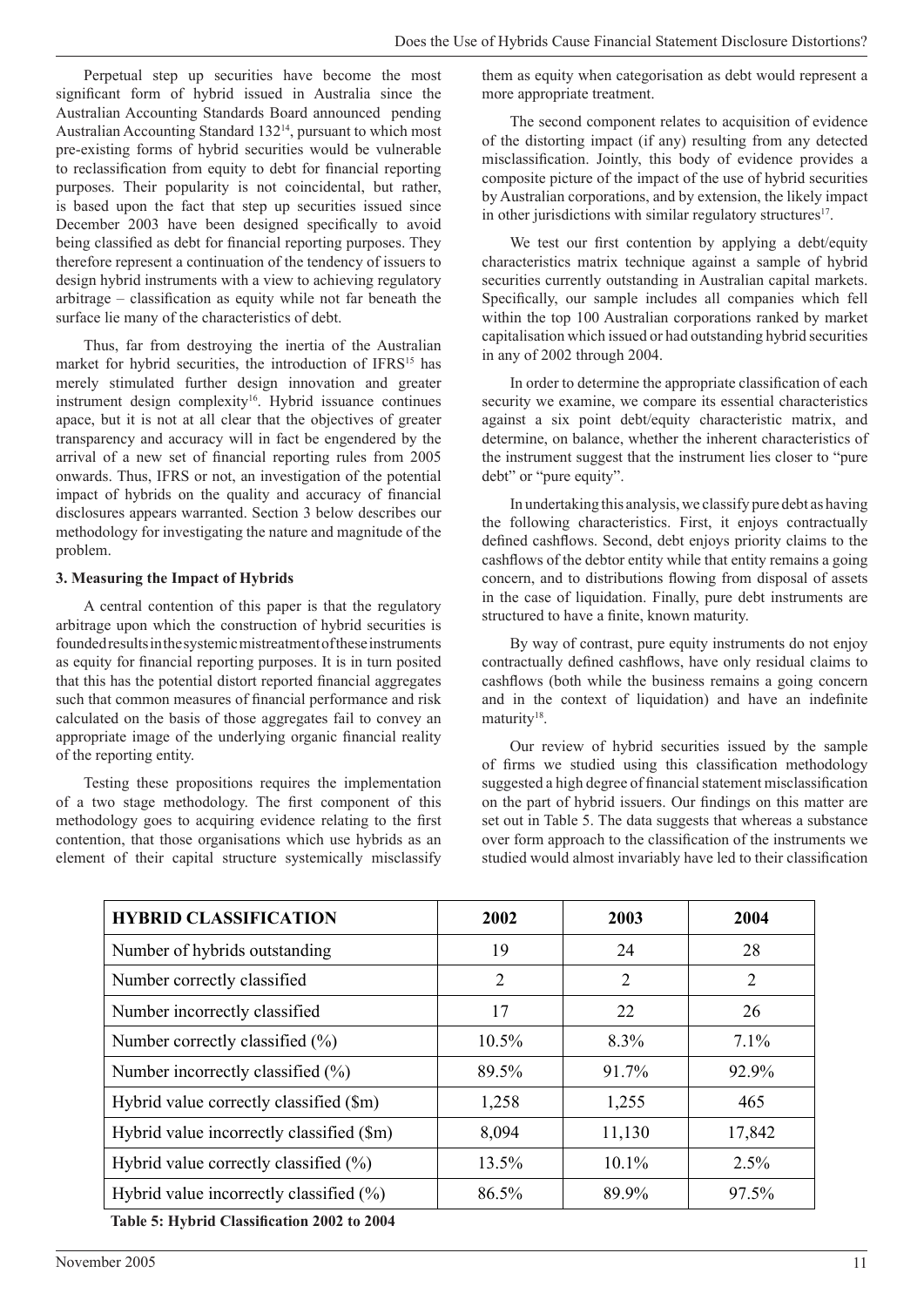| <b>LEVERAGE</b>                       | 2002   | 2003   | 2004   |
|---------------------------------------|--------|--------|--------|
| <b>DEBT-TO-EQUITY RATIO</b>           |        |        |        |
| Reported debt-to-equity ratio (times) |        |        |        |
| Average financial issuers             | 12.58  | 12.32  | 12.02  |
| Average non-financial issuers         | 0.93   | 0.86   | 0.82   |
| Adjusted debt-to-equity ratio (times) |        |        |        |
| Average financial issuers             | 13.58  | 13.73  | 13.18  |
| Average non-financial issuers         | 1.03   | 0.94   | 1.10   |
| Difference upon adjustment            |        |        |        |
| Average financial issuers             | 7.96%  | 11.40% | 9.69%  |
| Average non-financial issuers         | 10.66% | 9.15%  | 35.00% |
| <b>GEARING</b>                        |        |        |        |
| <b>Reported gearing (times)</b>       |        |        |        |
| Average financial issuers             | 13.58  | 13.32  | 13.02  |
| Average non-financial issuers         | 1.93   | 1.86   | 1.82   |
| <b>Adjusted gearing (times)</b>       |        |        |        |
| Average financial issuers             | 14.58  | 14.73  | 14.18  |
| Average non-financial issuers         | 2.03   | 1.94   | 2.10   |
| Difference upon adjustment            |        |        |        |
| Average financial issuers             | 7.37%  | 10.55% | 8.95%  |
| Average non-financial issuers         | 5.15%  | 4.23%  | 15.72% |

**Table 6: Hybrid Issuers Leverage Analysis 2002 to 2004**

as debt instruments<sup>19</sup>, the actual route to classification of these instruments appears to rest on considerations relating to form, rather than substance.

While the data in Table 5 suggests that the misclassification phenomenon is widespread and systematic amongst those organisations choosing to use hybrids as an element of their capital structure, this begs the question as to the impact this has on the information content of the resulting financial statements.

The most obvious impact of misclassifying a debt instrument as equity is to reduce the apparent leverage of the issuing organisation. Therefore, where necessary, we recast the balance sheet by removing inappropriately classified hybrids from outstanding equity and adding them to the issuing entity's on balance sheet liabilities. We capture any differences by measuring changes in both the debt/equity ratio and the leverage ratio.

In addition to the obvious balance sheet impact however, there remains the possibility of a material profit and loss impact, since cash distributions paid to holders of misclassified hybrid instruments are typically accounted for as distributions of retained earnings rather than treated as expenses<sup>20</sup>. We make relevant adjustments and measure the impact on earnings per share and return on assets. A detailed review of our process of adjustment and of the firms which were incorporated into our research sample is reported in Appendices 1–3, at the conclusion of the paper. Our empirical results are reported in Section 4.

#### **4. Results**

Our methodology for undertaking this investigation is discussed in section 3. We first tested for impact on key balance sheet based measures of financial position, particularly leverage. Our results are presented in Table 6.

The data demonstrates that the reclassification of hybrid instruments from that adopted by their issuers (equity) to our suggested treatment as debt would have materially impacted both the debt to equity and leverage ratio of each of the organisations we studied. Indeed, the greatest impact flowing from the misclassification of hybrid securities was the significant change this brought to standard measures of gearing. Were a reclassification to occur, this could have potentially significant impacts on both investor perceptions of the degree of risk associated with providing debt or equity capital to the organisations in question, and could also place the organisations studied at greater risk of breaching predefined debt convenants and other similar contractual obligations. This may explain the increase in buyback and instrument redesign behaviour we noted previously, in the wake of the Australian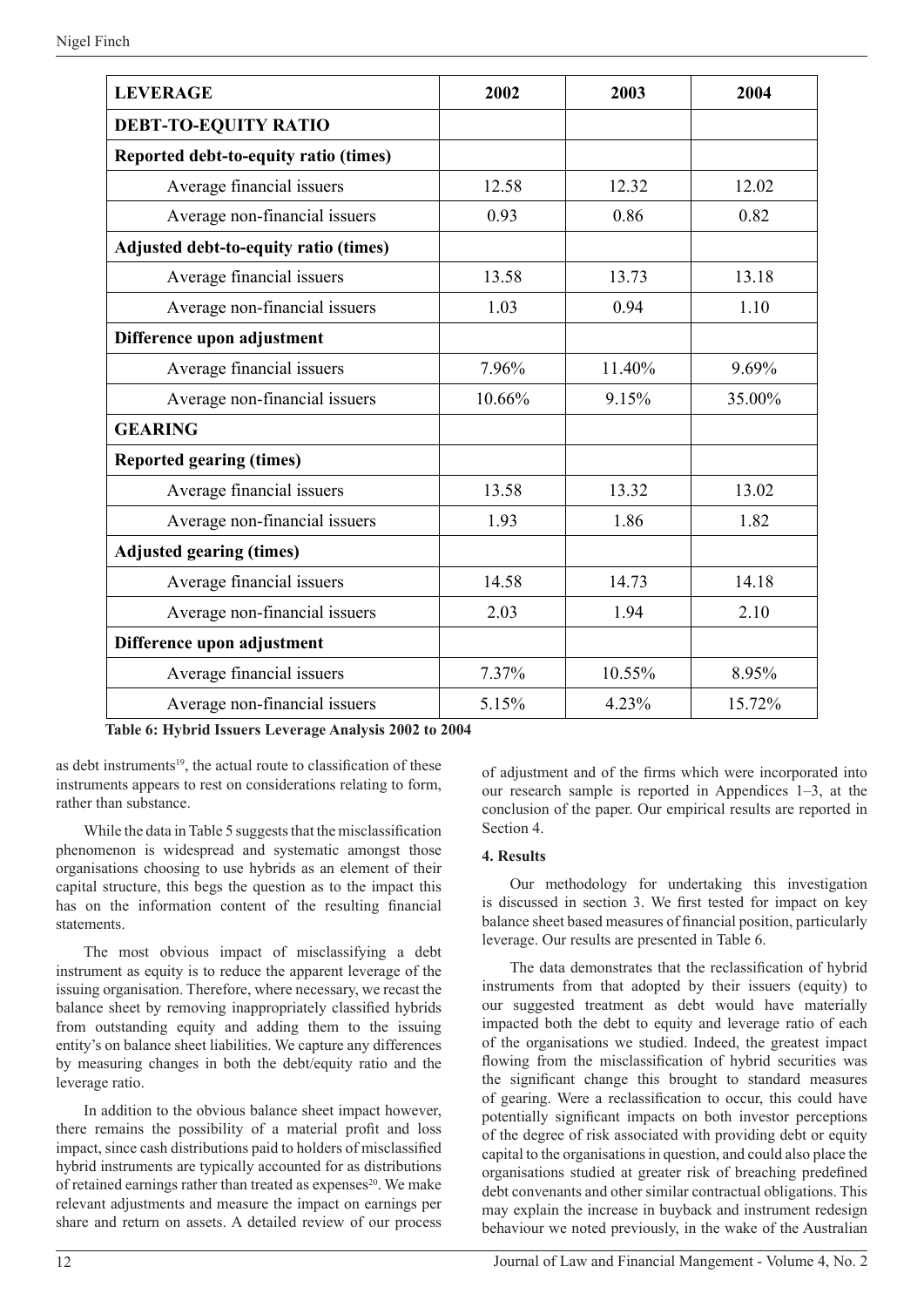Accounting Standards Board's release of draft Australian Accounting Standard 132. Viewed in the context of the changing institutional framework, the data suggests a strong element of regulatory arbitrage as a motivating factor for the employment of hybrid financial instruments.

For reasons we set out in the discussion of our methodology, the misclassification of hybrid instruments as equity also has implications for key corporate performance measures, by reason of the treatment of cashflows to security holders as distributions of retained equity rather than as interest expense. Therefore, in addition to recasting gearing measures for the sample of organisations we studied, we also recast earnings where appropriate.

This transformation was undertaken under circumstances where we took the view that a hybrid security which had been classified as equity for balance sheet purposes should have been classified as debt, and jointly, a distribution was paid to holders of the security which, by reason of the security's classification as equity was treated as a distribution of retained earnings rather than as interest expense<sup>21</sup>. We present our results in Table 7.

The data in Table 7 suggests a measurable impact on reported earnings per share when distributions paid to hybrid security holders are treated as interest expenses rather than as payments from retained earnings. Because the treatment hybrid issuers elected to use as a means of accounting for the distributions paid on these securities always conformed to the balance sheet treatment adopted (e.g if the security was classified as equity, the distributions would be treated as flowing direct from retained earnings and not as interest expense<sup>22</sup>), our reclassification of instruments as debt invariably also resulted in a reclassification of equity distributions as expenses. This meant that EPS consistently fell after our process of adjustment.

While the magnitude of this change was not large, averaging approximately 4%, the impact on earnings should be taken in context. The decision to inappropriately classify payments to hybrid security holders as distributions of equity even when the underlying characteristics of the securities in question overwhelmingly suggested that they had the character of debt, thus rendering payments to security holders better

seen as interest costs is simply one thread in the complex fabric which is woven together to produce a set of financial statements. Taken together with a range of other potential adjustments , individually small items can rapidly sum to highly material consequences.

In addition to the consequences of security misclassification detected for key metrics such as EPS (as discussed above), we also tested for the impact of this phenomenon on the apparent return on assets of organisations in our sample. We set out the results of this investigation in Table 8.

Consistent with our findings on EPS measures, the effect of misclassifying hybrid securities and the distributions paid to their holders has been to inflate apparent corporate financial performance. The impact of hybrid misclassification resulted in an average overstatement of return on assets (ROA) in the range of 3–5%. Again, we contend that taken in combination with a range of other potential adjustments which lurk within most sets of financial statements, the effect could be far more significant than it appears to be on a standalone basis.

#### **5. Conclusion**

The essential premise which motivated this paper was that despite a growing focus on improved transparency, accuracy and consistency in financial reporting evident in the wake of a raft of high profile corporate scandals which broke in the beginning years of the new millennium, significant threats to such ideas still remained unchecked. We examined hybrid securities as an example of a construct which, as the evidence we have discussed above clearly suggests, demonstrates that this threat is not merely conjectural, despite high profile "reform" to financial reporting rules in Australia in the form of the adoption of international financial reporting standards.

In our view, this only adds weight to the calls made by other scholars (e.g; Anthony, 2004; Brilof, 2004; McBarnet & Whelan, 1999) for continued revisions to me made to financial reporting frameworks with a view to further engendering a reporting philosophy and culture founded on the principal that financial statements should reflect economic substance rather than being trapped as the slaves of form.

Our study provides evidence that much territory remains to be covered before such a state of affairs is likely to be

| <b>EARNINGS PER SHARE †</b>      | 2002      | 2003     | 2004      |
|----------------------------------|-----------|----------|-----------|
| Reported earnings per share (\$) |           |          |           |
| Average financial issuers        | 1.15      | 1.59     | 1.56      |
| Average non-financial issuers    | 0.48      | 0.40     | 0.46      |
| Adjusted earnings per share (\$) |           |          |           |
| Average financial issuers        | 1.10      | 1.55     | 1.51      |
| Average non-financial issuers    | 0.46      | 0.38     | 0.44      |
| Difference upon adjustment       |           |          |           |
| Average financial issuers        | $-4.24%$  | $-2.83%$ | $-3.44\%$ |
| Average non-financial issuers    | $-5.43\%$ | $-4.48%$ | $-3.88\%$ |
|                                  |           |          |           |

**Table 7: Hybrid Issuers Earnings Per Share 2002 to 2004**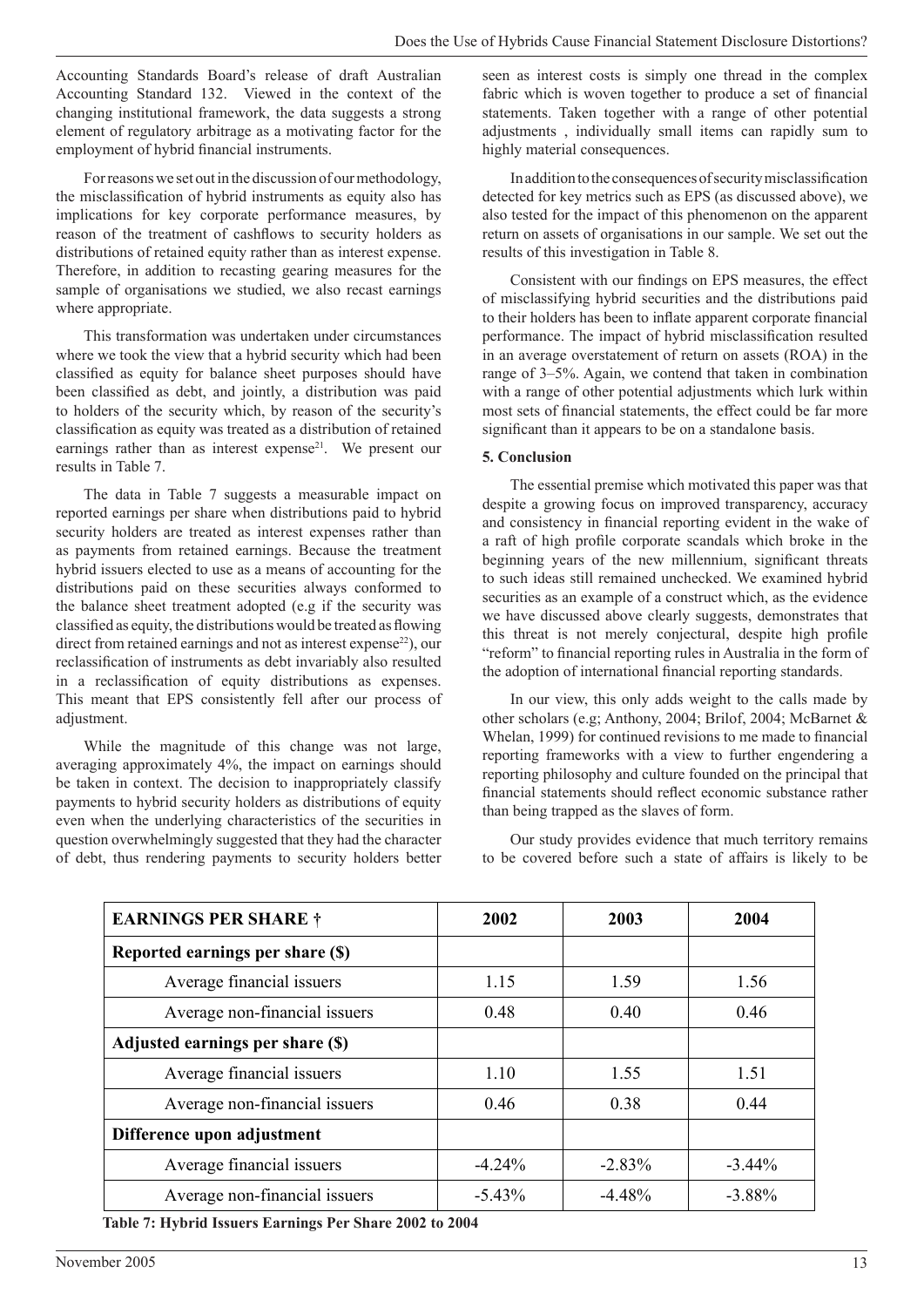reached. In particular, our study reinforces the dynamic nature of regulatory arbitrage, as evidenced by the redesign of hybrid financial instruments to a form amenable to survival under forthcoming financial reporting regulatory regimes before the commencement date of those regimes. In effect, by designing financial reporting standards with a highly technical and detail based bent, regulators appear to have stoked the fires of instrument design creativity and ensured the continued viability of financial reporting practices which, even at best, must be viewed as questionable.

While the case of hybrid financial instruments is of interest treated alone, aswe have done here, the better viewisthat hybrid instruments represent only one of a matrix of phenomena which continue to derogate from the quality of external financial reporting, including, in particular, off balance sheet financing vehicles, certain forms of lease financing structures and equity linked compensation instruments, including options.

While this may seem an eclectic list, the difficulty inherent in each of its constituent elements is the failure of current financial reporting practices to adhere to a substance based approach. The data we present and discuss in relation to hybrids adds to understanding of the magnitude of the danger inherent with continued adherence to financial reporting rules not firmly embedded on the philosophy of giving precedence to highlighting the underlying economic substance of transactions or positions, above all other objectives. Much room remains for further empirical and theoretical work aimed at providing further illumination in relation to this critical point.

## APPENDIX 1 FORMULAE USED IN CALCULATION OF RATIOS

| <b>RATIO</b>                     | <b>FORMULA</b>                                                                                                             |
|----------------------------------|----------------------------------------------------------------------------------------------------------------------------|
| Reported debt-to-equity<br>ratio | Average Total Liabilities / Average Shareholder Equity                                                                     |
| Adjusted debt-to-equity<br>ratio | (Average Total Liabilities + Average Hybrid Value #) / (Average<br>Shareholder Equity - Average Hybrid Value #)            |
| Reported gearing                 | Average Total Assets / Average Shareholder Equity                                                                          |
| Adjusted gearing                 | (Average Total Assets) / (Average Shareholder Equity - Average Hybrid<br>Value # $)$                                       |
| Reported earnings per<br>share   | Average NPAT / Average Weighted Average Number of Shares                                                                   |
| Adjusted earnings per<br>share   | (Average NPAT - (Average Hybrid Distribution ## $x$ (1-Tax Rate)) /<br>Average Weighted Average Number of Shares           |
| Reported return on assets        | Average NPAT / Average Total Assets                                                                                        |
| Adjusted return on assets        | (Average NPAT - (Average Hybrid Distribution ## - (1-Tax Rate)) /<br><b>Average Total Assets</b>                           |
| Reported return on equity        | Average NPAT / Average Shareholder Equity                                                                                  |
| Adjusted return on equity        | (Average NPAT - (Average Hybrid Distribution ## - (1-Tax Rate)) /<br>(Average Shareholder Equity - Average Hybrid Value #) |

# Where hybrid value is incorrectly classified as equity

## Where hybrid distribution is incorrectly classified as dividend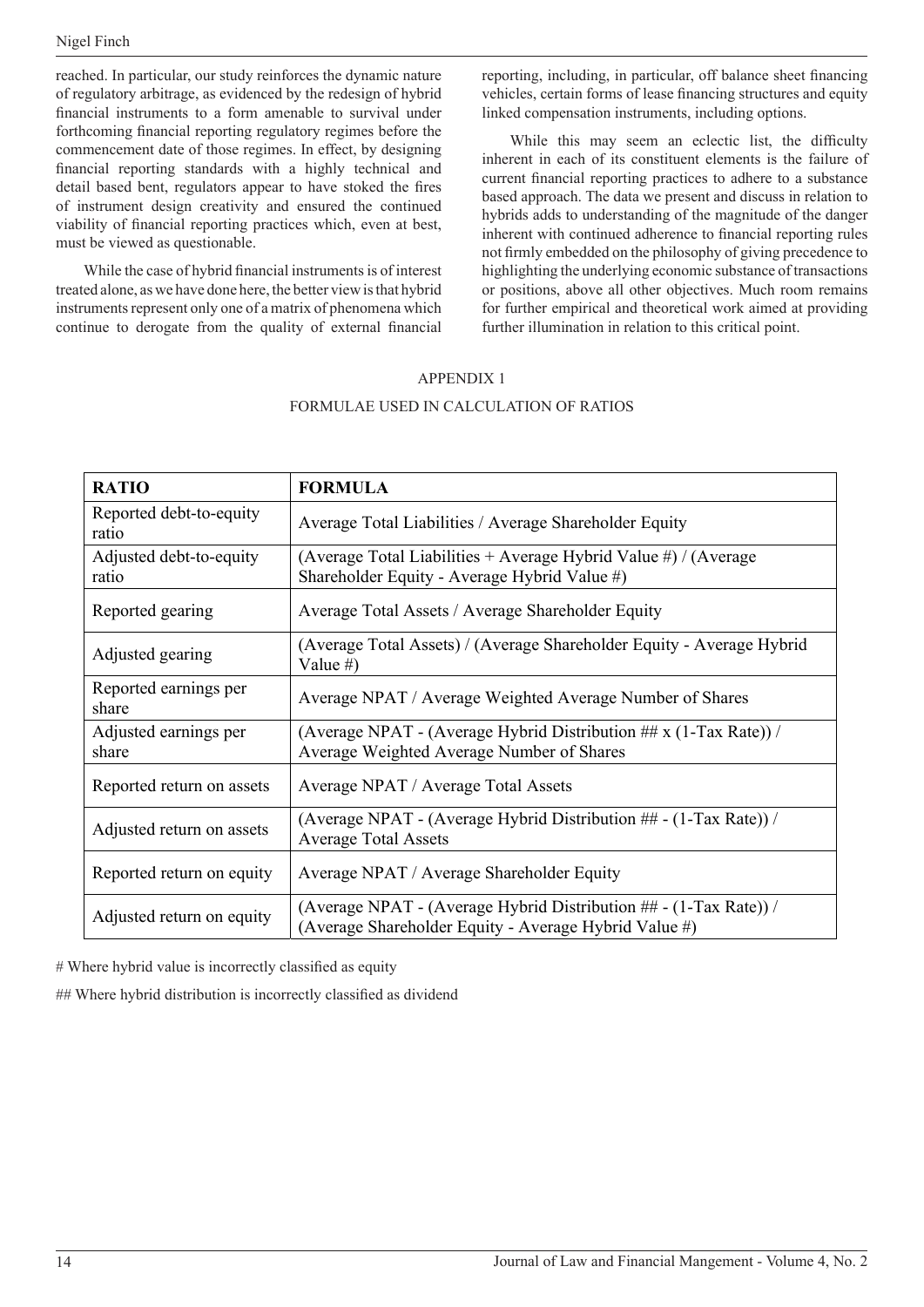## APPENDIX 2 SAMPLE OF ASX LISTED COMPANIES

| <b>Industry Classification</b> | <b>ASX Code</b> | <b>Company Name</b>             |
|--------------------------------|-----------------|---------------------------------|
|                                | <b>ADB</b>      | Adelaide Bank Limited           |
|                                | AMP             | <b>AMP</b> Limited              |
|                                | ANZ             | ANZ Banking Group Ltd           |
|                                | <b>BEN</b>      | Bendigo Bank Limited            |
| Financials                     | <b>CBA</b>      | Commonwealth Bank of Australia  |
|                                | MBL             | Macquarie Bank Limited          |
|                                | <b>NAB</b>      | National Australia Bank Limited |
|                                | QBE             | QBE Insurance Group Limited     |
|                                | SGB             | St. George Bank Limited         |
|                                | <b>WBC</b>      | Westpac Banking Corporation     |
|                                | <b>DJS</b>      | David Jones Limited             |
|                                | <b>FXJ</b>      | John Fairfax Holdings Limited   |
| <b>Consumer Discretionary</b>  | <b>NWS</b>      | News Corporation                |
|                                | <b>SEV</b>      | Seven Network Limited           |
|                                | VRL             | Village Roadshow Limited        |
| <b>Consumer Staples</b>        | <b>CML</b>      | Coles Myer Limited              |
|                                | <b>WOW</b>      | <b>Woolworths Limited</b>       |
| Energy                         | <b>STO</b>      | Santos Limited                  |
| Industrials                    | <b>CRG</b>      | Crane Group Limited             |
|                                | LEI             | Leighton Holdings Limited       |
| Materials                      | AMC             | Amcor Limited                   |
|                                | ORI             | Orica Limited                   |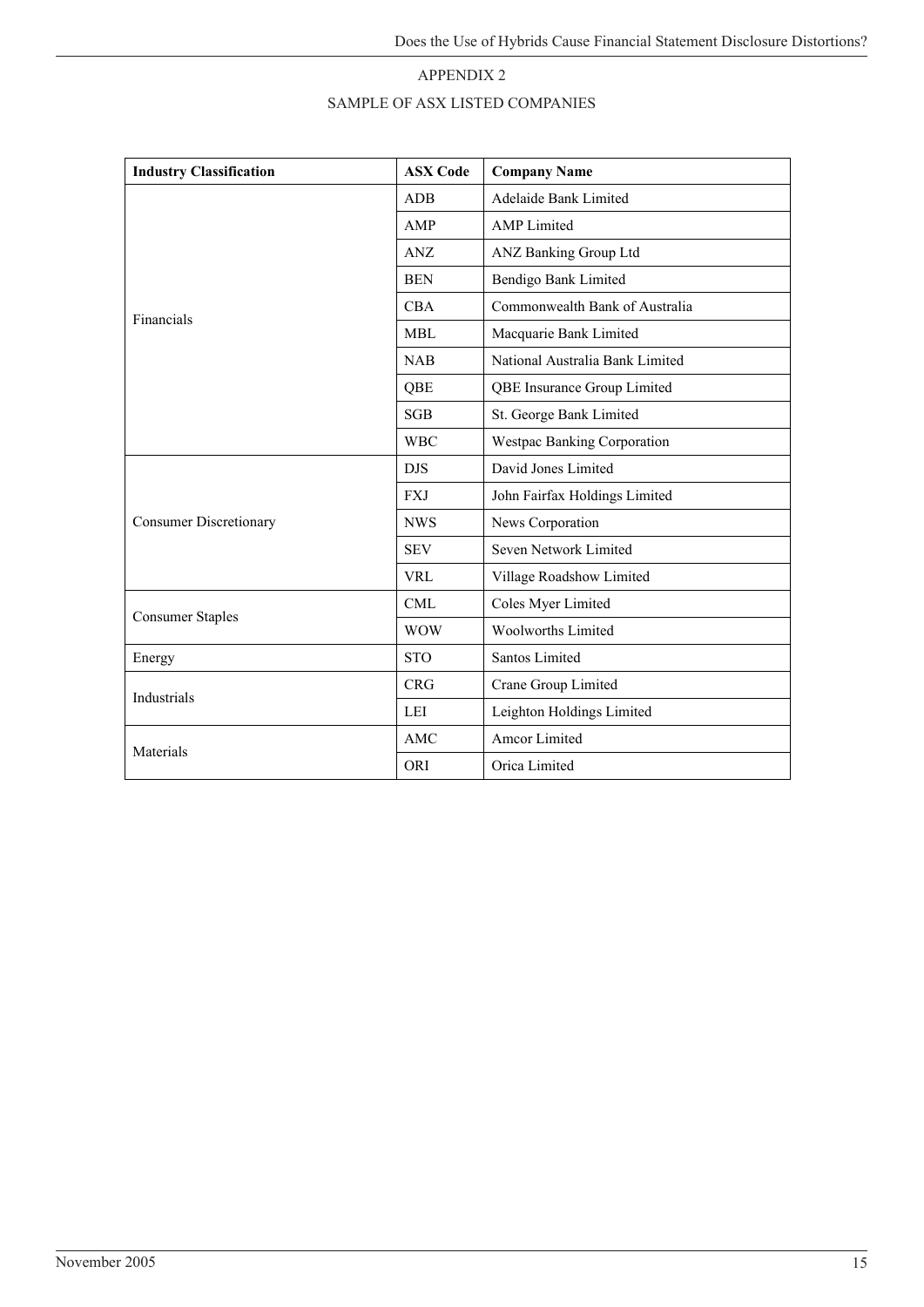#### APPENDIX 3

## MARKET CAPITALISATION OF SAMPLE

### OF ASX LISTED COMPANIES (\$ million)

| <b>Industry</b><br><b>Classification</b> | <b>ASX Code</b> | <b>Company Name</b>                | 2002    | 2003    | 2004   |
|------------------------------------------|-----------------|------------------------------------|---------|---------|--------|
|                                          | ADB             | <b>Adelaide Bank Limited</b>       | 638     | 703     | 769    |
|                                          | AMP             | <b>AMP</b> Limited                 | 12,723  | 6,944   | 13,453 |
|                                          | ANZ             | ANZ Banking Group Ltd              | 26,420  | 27,180  | 33,743 |
|                                          | BEN             | Bendigo Bank Limited               | 807     | 1,029   | 1,249  |
| Financials                               | <b>CBA</b>      | Commonwealth Bank of<br>Australia  | 41,163  | 37,026  | 40,920 |
|                                          | <b>MBL</b>      | Macquarie Bank Limited             | 6,270   | 4,990   | 7,590  |
|                                          | <b>NAB</b>      | National Australia Bank<br>Limited | 51,865  | 46,689  | 40,882 |
|                                          | QBE             | QBE Insurance Group<br>Limited     | 4,882   | 6,773   | 10,684 |
|                                          | <b>SGB</b>      | St. George Bank Limited            | 8,727   | 10,292  | 11,141 |
| <b>WBC</b>                               |                 | <b>Westpac Banking Corporation</b> | 25,096  | 29,549  | 32,730 |
| <b>Sub-total Financials</b>              |                 | 178,591                            | 171,176 | 193,160 |        |
|                                          | <b>DJS</b>      | David Jones Limited                | 410     | 611     | 778    |
| Consumer                                 | <b>FXJ</b>      | John Fairfax Holdings<br>Limited   | 2,433   | 2,178   | 3,306  |
| Discretionary                            | <b>NWS</b>      | News Corporation                   | 47,829  | 58,856  | 79,663 |
|                                          | <b>SEV</b>      | Seven Network Limited              | 1,501   | 1,220   | 1,192  |
| VRL                                      |                 | Village Roadshow Limited           | 283     | 285     | 423    |
| Consumer                                 | <b>CML</b>      | Coles Myer Limited                 | 7,317   | 8,750   | 10,813 |
| <b>Staples</b>                           | <b>WOW</b>      | Woolworths Limited                 | 13,693  | 13,136  | 11,634 |
| Energy                                   | <b>STO</b>      | Santos Limited                     | 3,497   | 4,008   | 4,960  |
|                                          | <b>CRG</b>      | Crane Group Limited                | 425     | 520     | 486    |
| Industrials<br>LEI                       |                 | Leighton Holdings Limited          | 2,785   | 2,706   | 2,476  |
| Materials                                | <b>AMC</b>      | Amcor Limited                      | 5,480   | 6,782   | 6,044  |
|                                          | ORI             | Orica Limited                      | 2,646   | 3,335   | 4,731  |
| <b>Sub-total Non-financials</b>          |                 | 88,298                             | 102,387 | 126,506 |        |
| <b>Grand Total</b>                       |                 | 266,889                            | 273,563 | 319,666 |        |